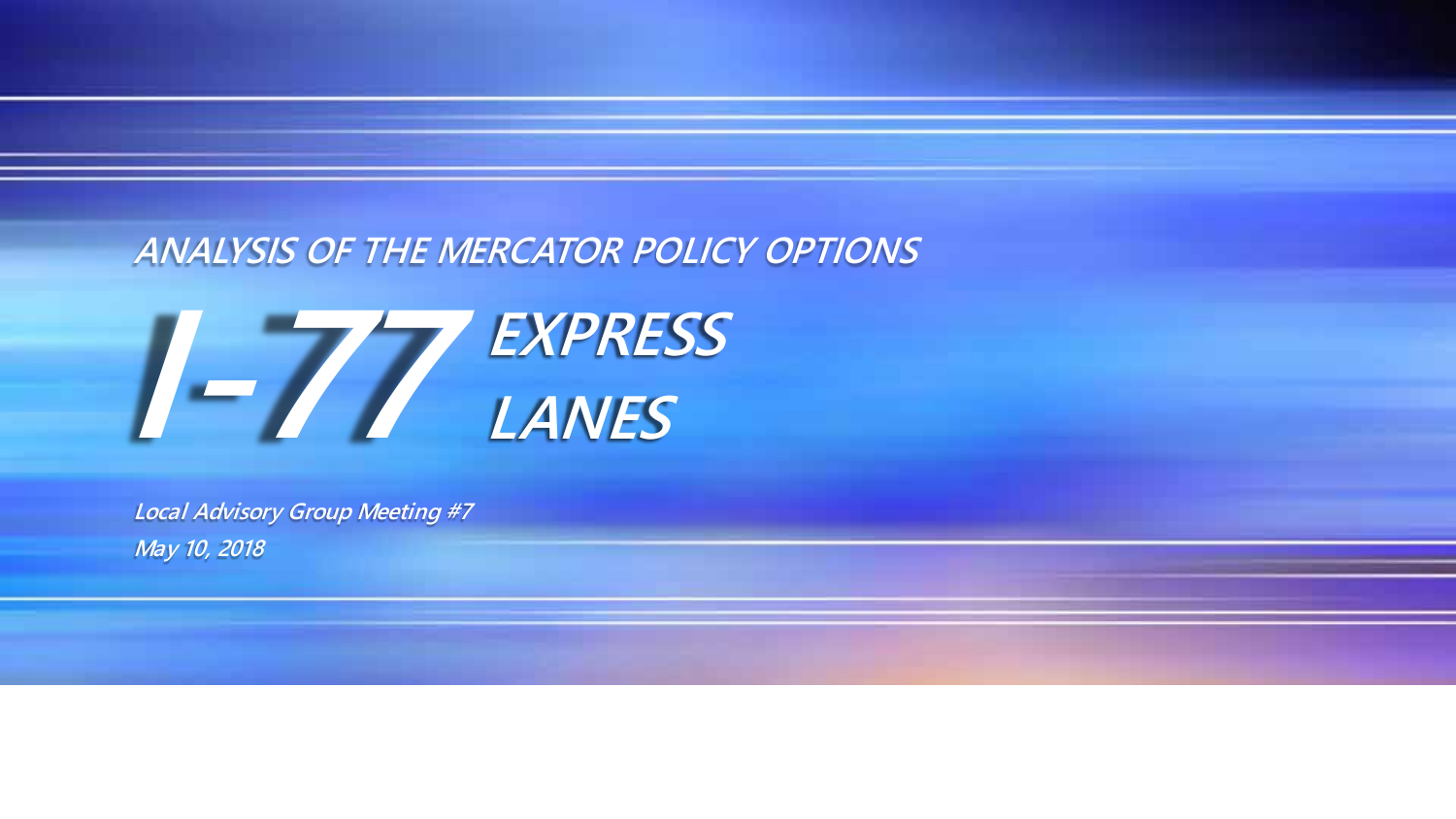# Group Purpose

#### *Advise and Provide Input for the NCDOT Secretary*

- *a) Analyze Mercator Report 'Options to Consider'*
- *b) Assess potential changes for the I-77 Express Lanes Project's Scope and P3 Contract*

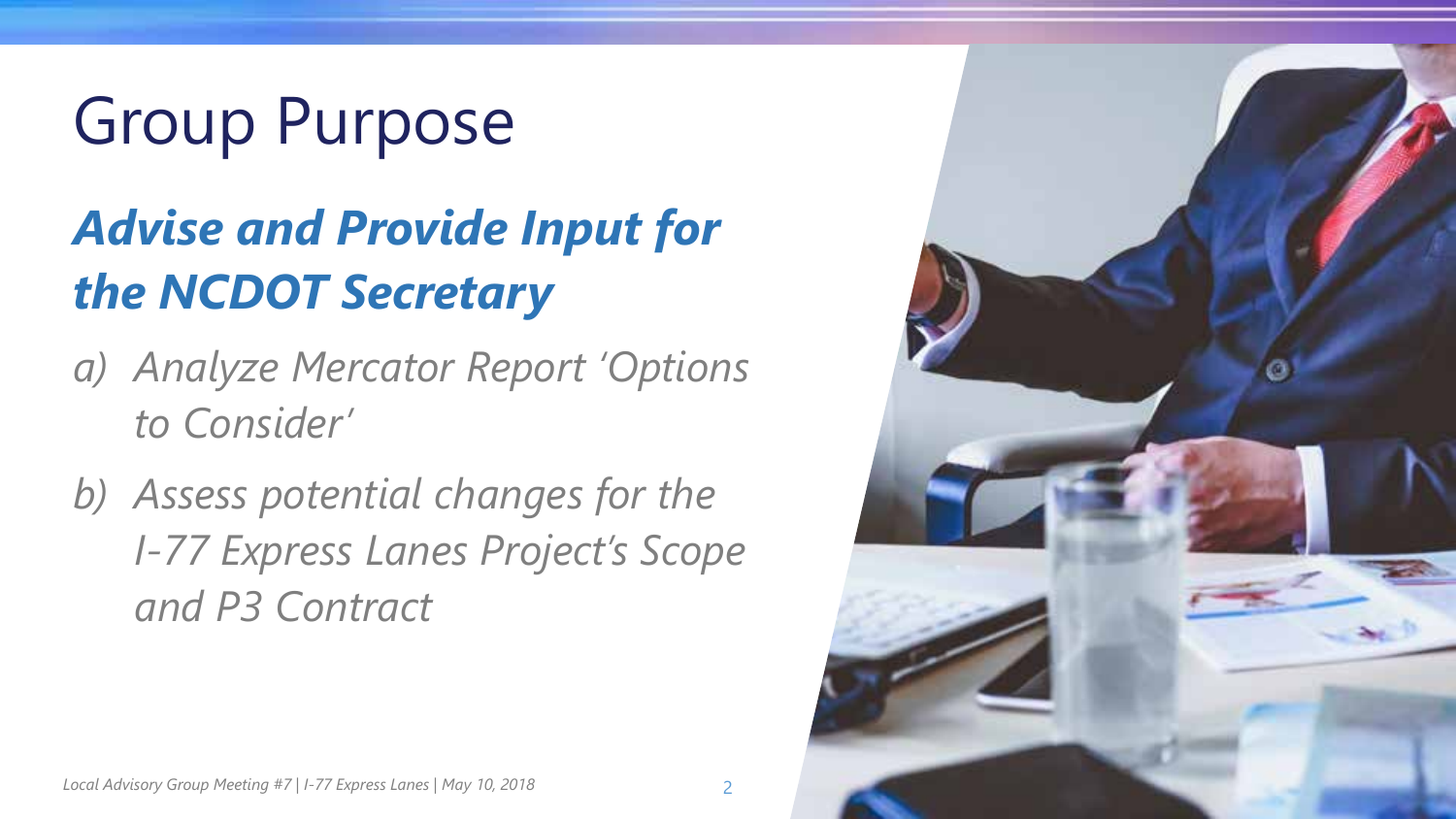### Introductions and Roles

#### **<u>• Local Advisory Group</u>**

Provides input; analyzes pros and cons of various options

#### ▪ **NCTA Staff**

Liaison with NCDOT; point of contact for LAG information requests

#### ▪ **Mercator / RS&H Team**

Researches and presents options; brings expertise with projects of this size and scope

#### ▪ **Facilitators**

Helps group have productive discussion and use its time effectively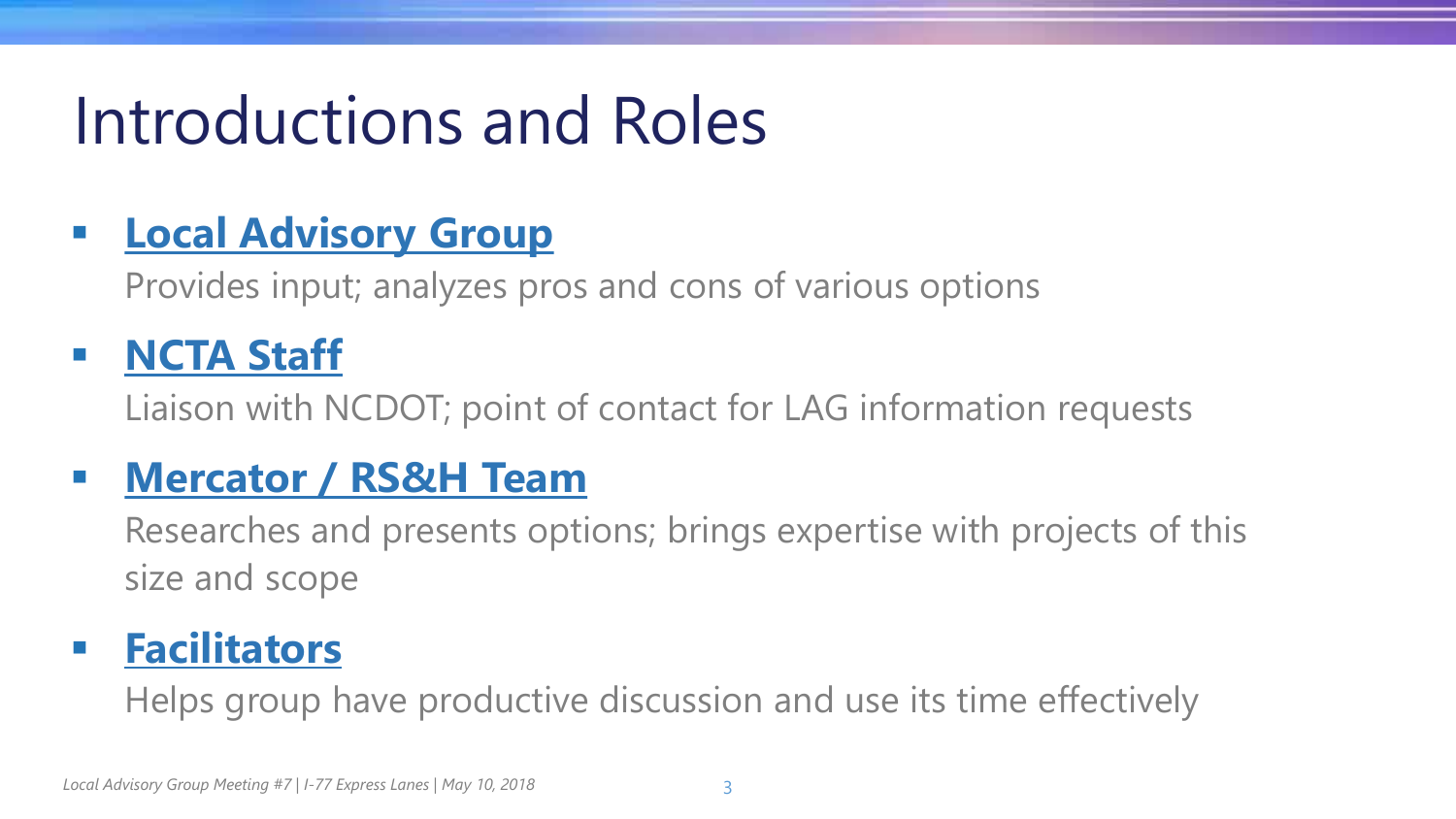### Purpose and Approach: Ground Rules

- **"Share the Air"**
- **Listen to Others' Perspectives**
- **Focus on Interests Before Taking Positions**
- **Seek Common Ground and Action**
- **When Speaking to Press and Public, Share Your Own View; Avoid Attributions About What Others Said**
- **Report Back to Your Respective Appointing Organizations**

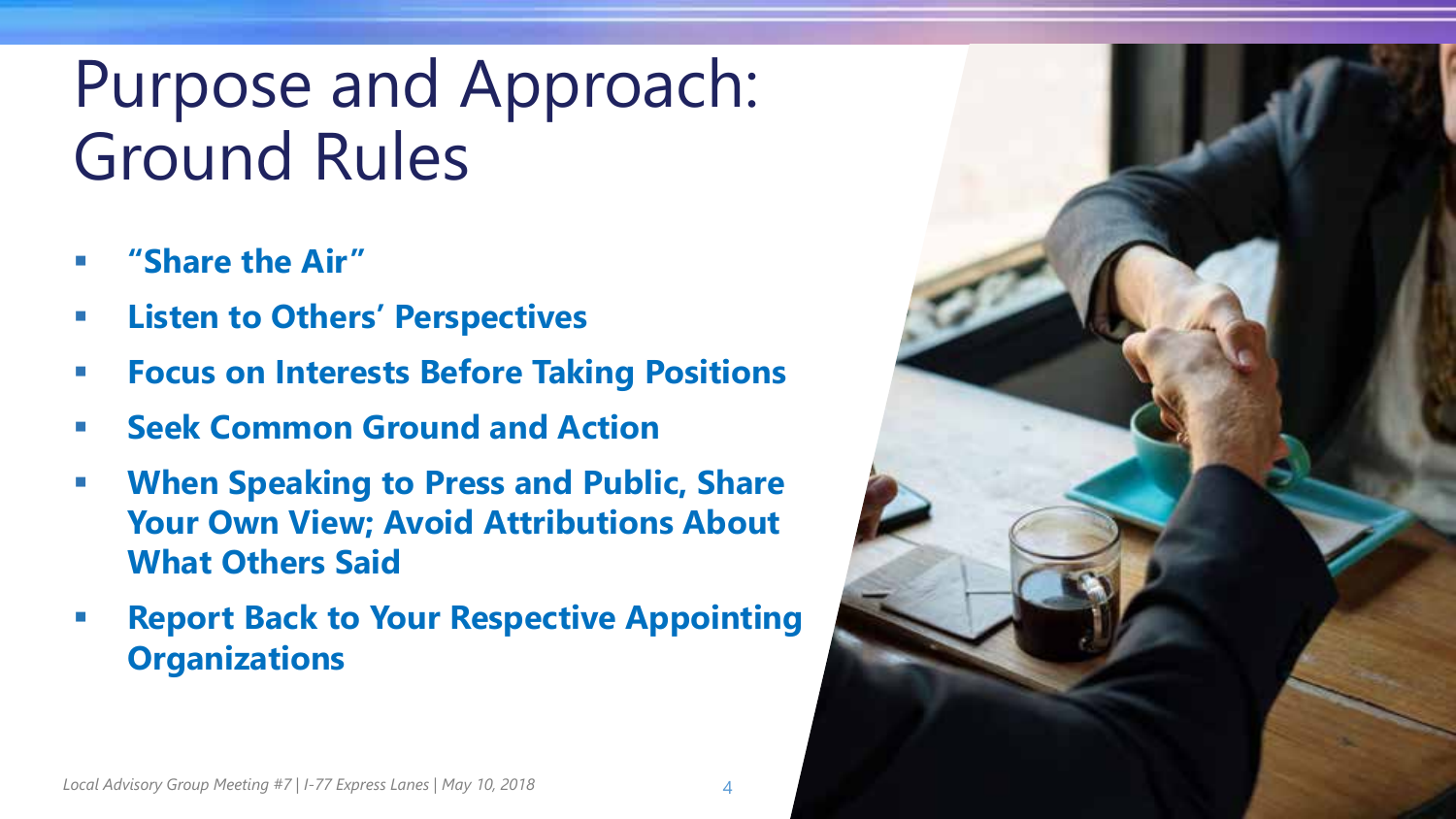## Agenda – Meeting #7

- **Introduction**
- **Options Presented at Workshop 6**
- **Option Summary Review and Status/Next Steps**
- **Individual Member Input**
- **Closing**

*Local Advisory Group Meeting #7 | I-77 Express Lanes | May 10, 2018*

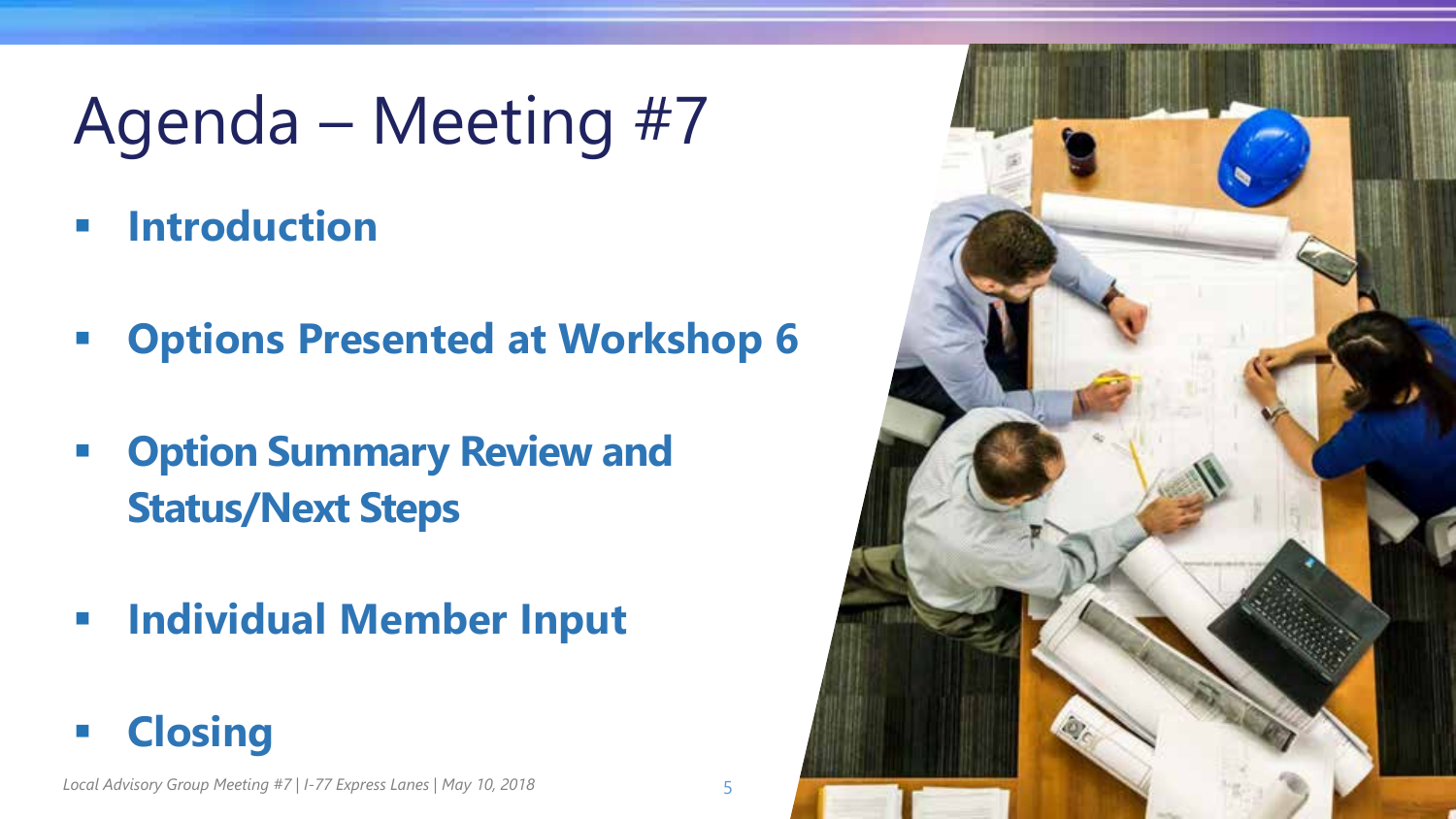#### Scope of Options Presented at Workshop 6

| 277<br>$[$ exit 11 $]$                 | 85<br><b>EXIT 13</b> | 485<br><b>EXIT 18 EXIT 19</b><br><b>EXIT 16</b> |                                                                                                             | Catawba Ave<br>Gilead Rd<br>$\boxed{\mathsf{EXIT}}$ 23 $\boxed{\mathsf{ENT23}}$ $\boxed{\mathsf{EXIT}}$ 28 | <b>EXIT 33</b><br><b>EXIT 30 EXIT 31</b>                                     | Williamson Rd/<br>150 <sup>°</sup><br><b>Charlotte Hwy</b><br><b>EXIT 35 EXIT 36</b> |                                                 |
|----------------------------------------|----------------------|-------------------------------------------------|-------------------------------------------------------------------------------------------------------------|------------------------------------------------------------------------------------------------------------|------------------------------------------------------------------------------|--------------------------------------------------------------------------------------|-------------------------------------------------|
| NORTHBOUND                             |                      |                                                 | INTERSTATE<br>77)                                                                                           |                                                                                                            |                                                                              |                                                                                      | <b>SOUTHBOUND</b>                               |
| <b>Existing</b>                        | 4/0                  | $3/1$ HOV Lane                                  | 2/0                                                                                                         | 2/0                                                                                                        | 2/0                                                                          | 2/0                                                                                  | <b>LEGEND</b>                                   |
| <b>As Currently</b><br><b>Designed</b> | 4/2                  | 3/2                                             | $2/2$                                                                                                       | $2/2$                                                                                                      | 2/1                                                                          | 2/1                                                                                  | X<br>No. of General<br>Purpose Lanes            |
| <b>New Option G-1</b>                  |                      |                                                 |                                                                                                             |                                                                                                            | <b>Harden Shoulders to Use During</b><br><b>Peak Hours - Both Directions</b> |                                                                                      | $\boldsymbol{X}$                                |
| <b>New Option G-2</b>                  |                      |                                                 |                                                                                                             |                                                                                                            | <b>Harden Shoulders to Use During</b><br><b>Peak Hours - Both Directions</b> |                                                                                      | No. of<br>Express Lanes                         |
| <b>New Option G-3</b>                  |                      |                                                 |                                                                                                             |                                                                                                            | <b>Harden Shoulders to Use During</b><br><b>Peak Hours - Both Directions</b> |                                                                                      | NOTE: Number of lanes<br>shown are the same for |
| <b>New Option H</b>                    |                      |                                                 |                                                                                                             |                                                                                                            | <b>Add One General Purpose Lane</b><br>in Each Direction                     |                                                                                      | both directions.                                |
| <b>New Option I</b>                    |                      |                                                 | <b>Convert One of the Two Express Lanes Under</b><br>Construction into a General Purpose Lane (Same as C-1) |                                                                                                            | <b>Add One General Purpose Lane</b><br>in Each Direction (Same as Option H)  |                                                                                      |                                                 |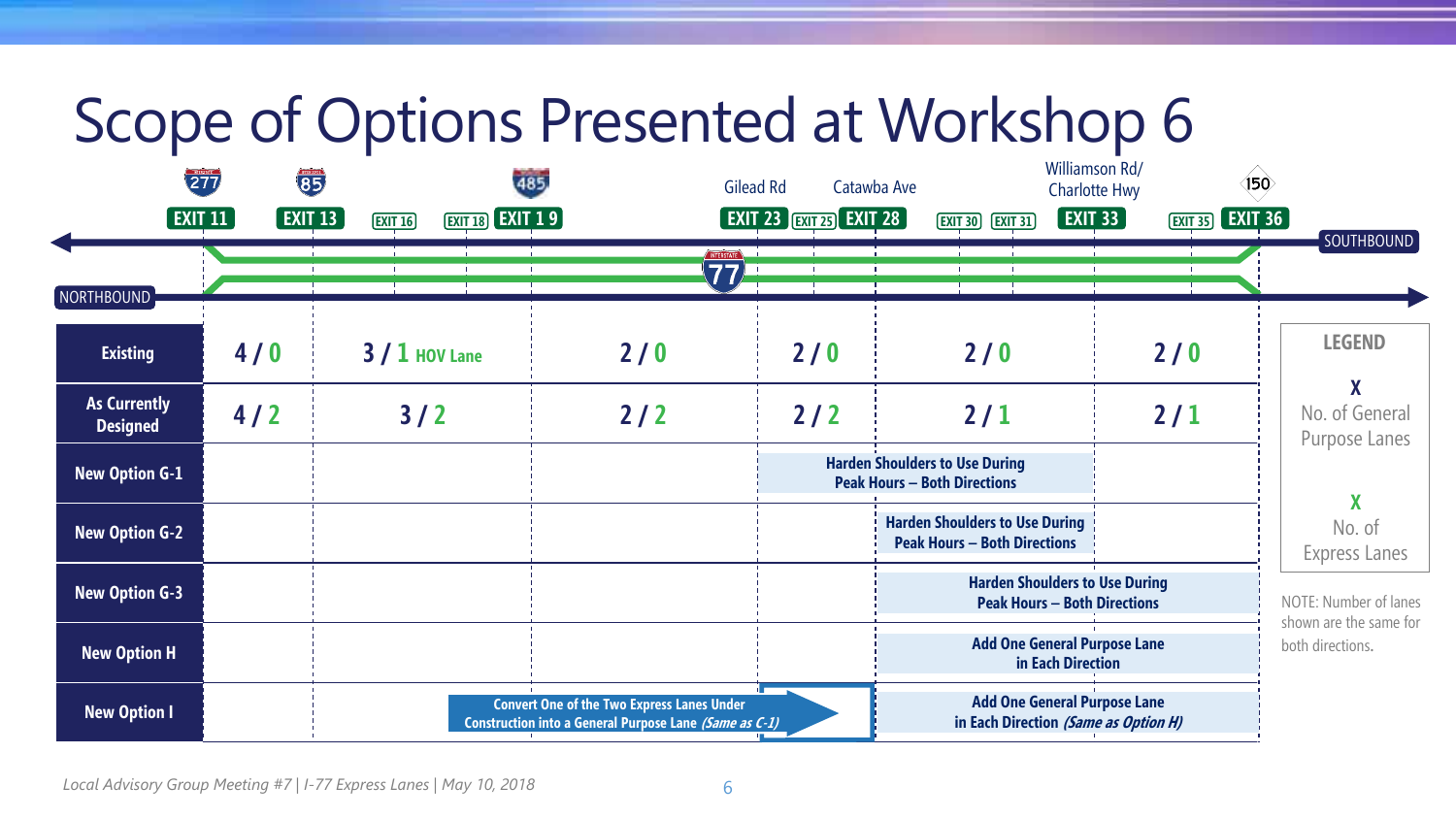### Local Advisory Group Feedback

| <b>Options Discussed</b>                                            |                                                                                                                      | <b>Additional</b><br><b>Evaluation?</b> | <b>Summary of LAG Input</b>                                                                                                                                          |  |
|---------------------------------------------------------------------|----------------------------------------------------------------------------------------------------------------------|-----------------------------------------|----------------------------------------------------------------------------------------------------------------------------------------------------------------------|--|
| <b>Option A</b>                                                     | Terminate the CA and Complete the Express Lanes Project<br>Using Public Funding or Financing as it Becomes Available | <b>NO</b>                               | Significant cost and schedule impacts; similar outcome can be pursued after<br>completion of construction                                                            |  |
| Option B                                                            | Terminate the CA and Develop Alternative through CRTPO<br>Processes                                                  | <b>NO</b>                               | Significant cost; uncertain when alternative improvements can be identified, funded,<br>and completed                                                                |  |
| Option D                                                            | Work with CRTPO to Identify and Advance Additional<br>Improvements to Address Mobility Issues in the Corridor        | <b>NO</b>                               | Option is currently available and does not require NCDOT resources                                                                                                   |  |
| Option C-2                                                          | Negotiate Contract Modification - Frequent User Discounts<br>or Toll Credits                                         | <b>DEFER</b>                            | Potential benefits and costs of discounts can be better evaluated after initial operating<br>data is available                                                       |  |
| Option C-3                                                          | Negotiate Contract Modification - Allow Medium Trucks                                                                | <b>DEFER</b>                            | Consider modifications to truck restrictions based on project performance. Evaluate<br>potential toll rates and revenue impact.                                      |  |
| Option C-4                                                          | Negotiate Contract Modification - HOT2+ for Some Period<br>of Time                                                   | <b>DEFER</b>                            | Consider changing HOT3+ to HOT2+ based on project performance and usage.<br>Evaluate potential toll rates and revenue impacts of this change.                        |  |
| Option C-5                                                          | Negotiate Contract Modification - Change Compensation<br>Provision for Unplanned Revenue Impacting Facilities        | <b>DEFER</b>                            | Determine what potential improvements within the airspace are desirable and feasible<br>over next 10 years and evaluate potential compensation cost, if any.         |  |
| Option C-1                                                          | Negotiate Contract Modification - Defer or Eliminate Tolling<br>of Certain Lanes                                     | <b>YES</b>                              | Evaluate costs to convert to 3 GP and 1 EL between exits 23 and 28                                                                                                   |  |
| <b>Option E</b>                                                     | Develop Preliminary Plans to Negotiate and Finance the<br>Purchase of the Express Lanes Project After Completion     | <b>YES</b>                              | Evaluate legal and financial aspects associated with assuming existing project debt and<br>financing termination costs.                                              |  |
| <b>Option F</b>                                                     | <b>Complete and Delete</b>                                                                                           | <b>YES</b>                              | Evaluate legal and financial aspects associated financing termination costs and<br>expediting regulatory approvals.                                                  |  |
| Local Advisory Group Meeting #7   I-77 Express Lanes   May 10, 2018 |                                                                                                                      |                                         | Note: Information presented here is a summary of feedback provided by LAG. These<br>comments do not necessarily represent the opinions or policies of NCDOT or NCTA. |  |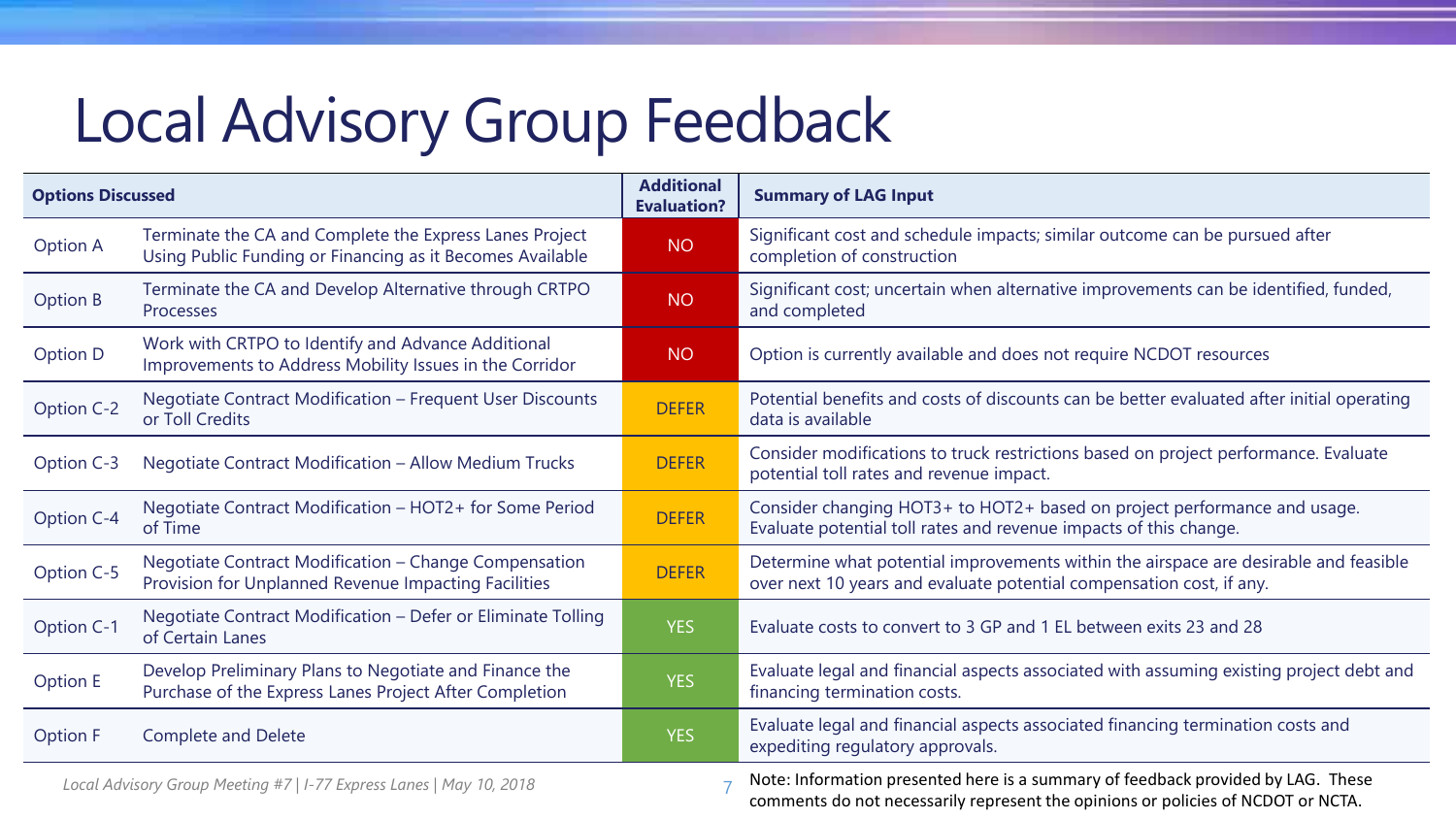### Local Advisory Group Feedback

| <b>Options Discussed</b> |                                                                                | <b>Additional</b><br><b>Evaluation?</b> | <b>Summary of LAG Input</b>                                                                                                                                                                      |  |
|--------------------------|--------------------------------------------------------------------------------|-----------------------------------------|--------------------------------------------------------------------------------------------------------------------------------------------------------------------------------------------------|--|
| Option G                 | Run Cars on the Shoulder During Peak Hours Where<br><b>Opportunities Exist</b> | <b>YES</b>                              | Identify potential locations and travel time benefits; evaluate costs and schedule.                                                                                                              |  |
| Option H                 | Add More Capacity (Non-Tolled) Over the Causeway                               | <b>YES</b>                              | Evaluate potential costs and schedule – build a third GP lane in each direction between<br>exits 28 and 36.                                                                                      |  |
| Option I                 | Maintain 3 GP Lanes Throughout Project                                         | <b>YES</b>                              | Evaluate potential costs and schedule - Convert to 3 GP and 1 EL between exits 23 and 28<br>and build a third GP in each direction between exits 28 and 36 (combination of Options C-<br>and H). |  |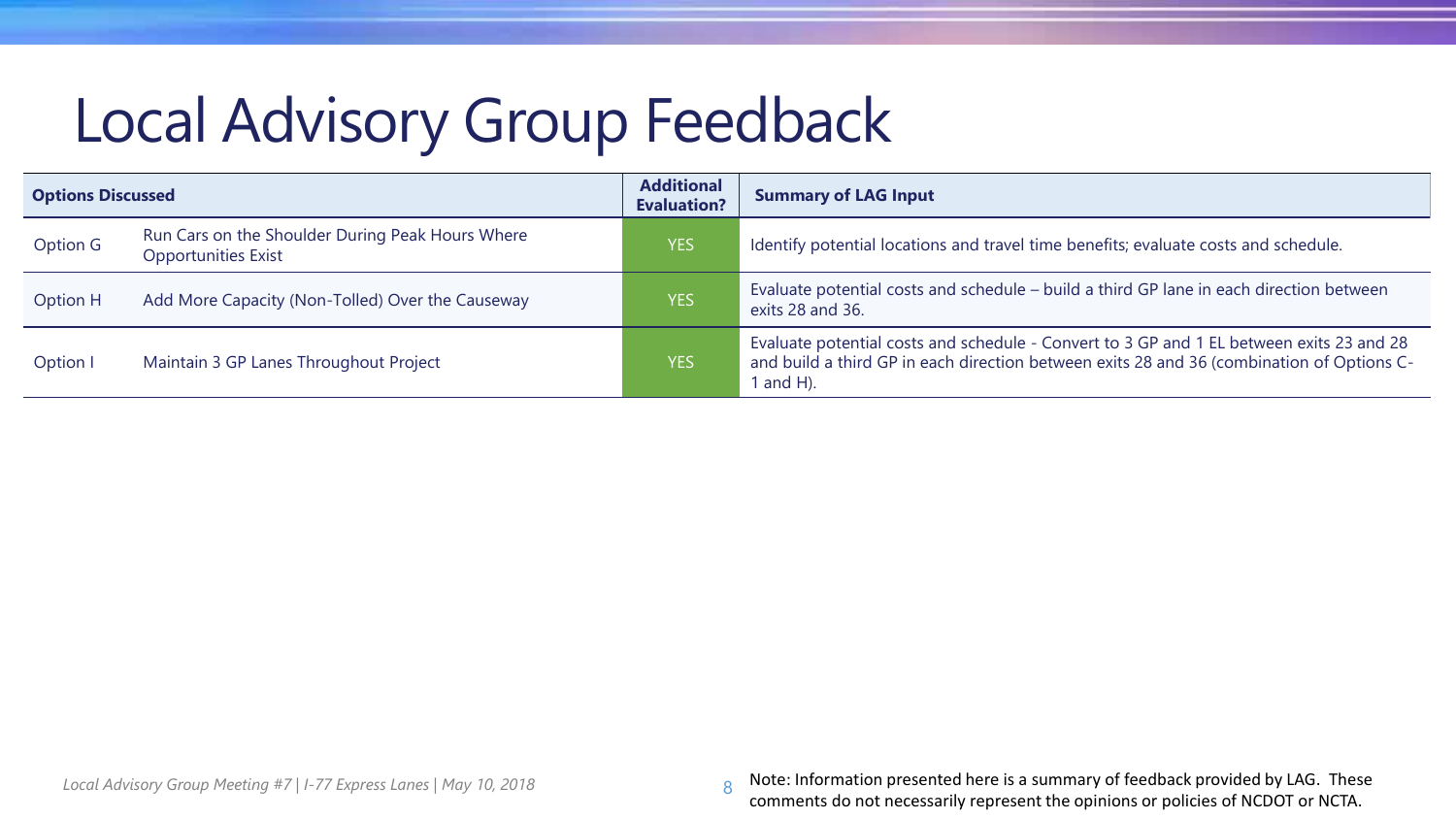### *INDIVIDUAL MEMBER INPUT*

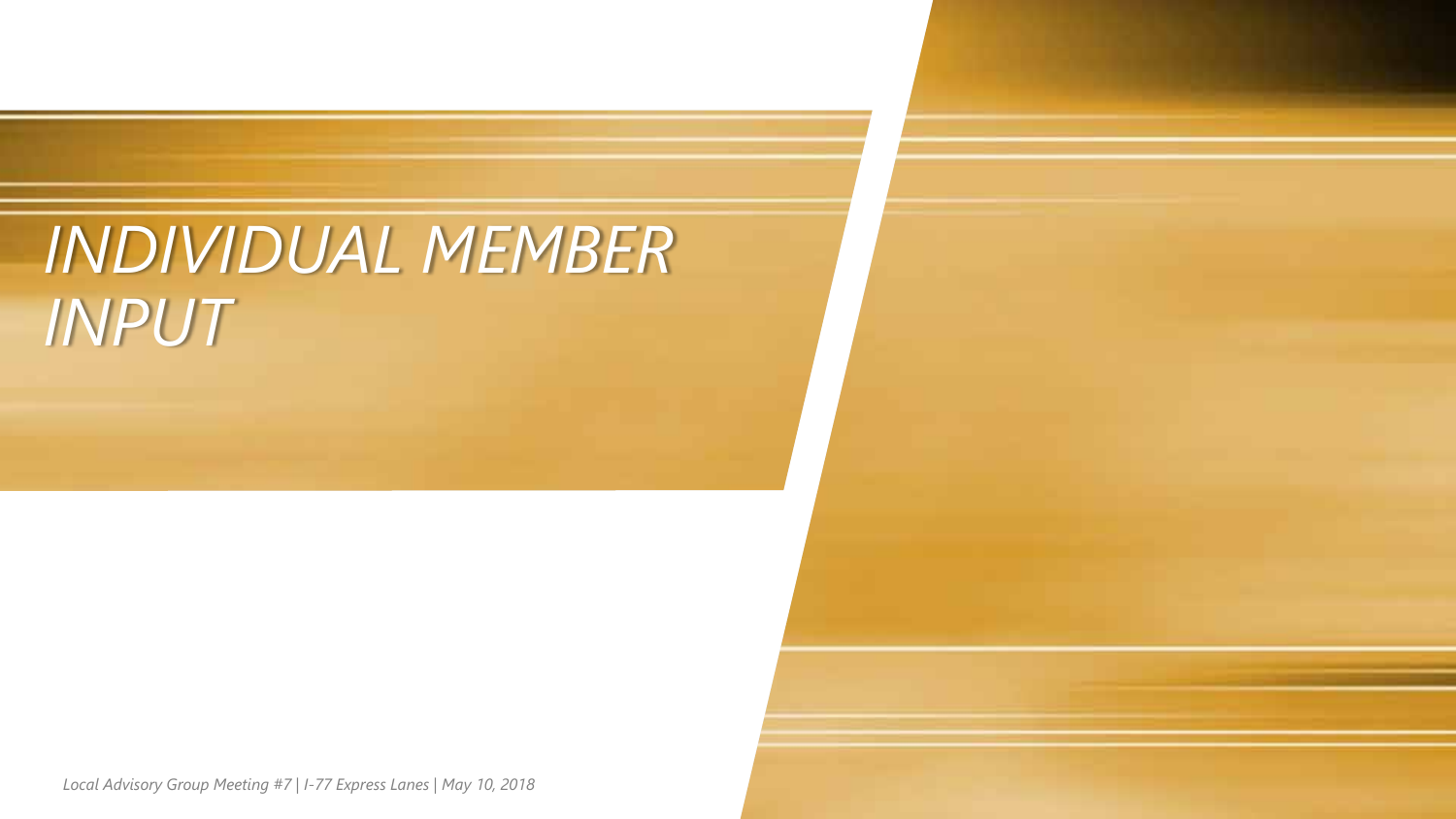# Closing

- **Meeting Evaluation**
- **Discuss Next Steps**